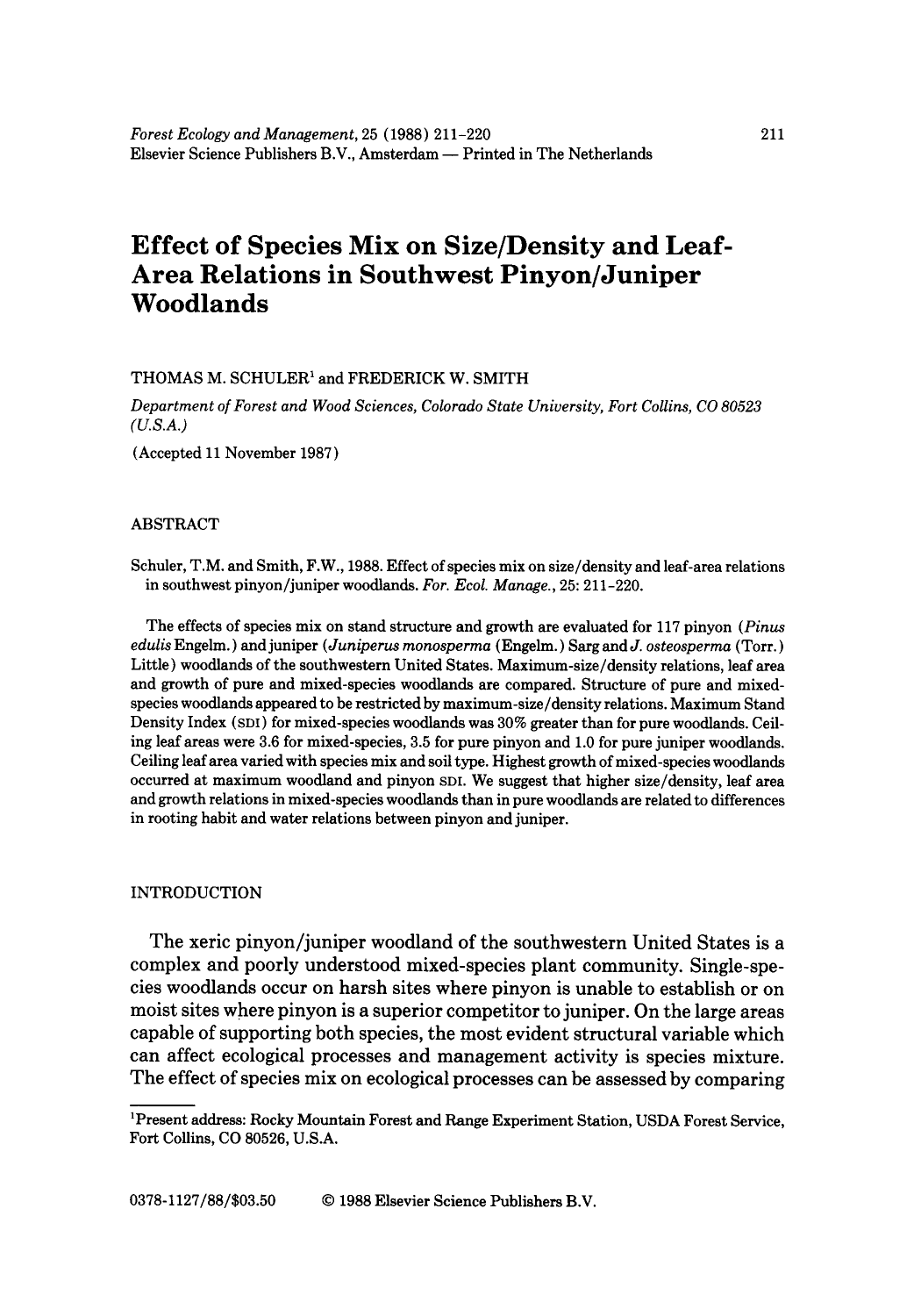maximum size/density and leaf-area relations for mixed-species and pure woodlands.

Maximum-size/density relations have been widely used to describe the structure of single-species communities undergoing self-thinning (Yoda et al., 1963; Hutchings and Budd, 1981; Long and Smith, 1984; Weller, 1987). While the generality of the self-thinning rule has been questioned (Weller, 1987), Zeide (1987) suggests that maximum-size/density relations based on mean tree diameter may represent a boundary condition of size and density for forest stands. Maximum-size/density relations have been applied to mixed-species communities to describe self-thinning of separate species and the entire community (Bazzaz and Harper, 1976; Malmberg and Smith, 1982).

Leaf-area index of single-species forests has been used as a measure of copetition and as an index of productivity (Waring, 1983). Ceiling leaf-area index is related to site factors such as water balance (Grier and Running, 1977) and should be related to environmental variation within the woodland. Leaf area may better reflect site occupancy in mixed-species woodlands than other measures of density.

In this paper, we examine the effects of species mix on size/density relations and leaf area of southwestern pinyon-juniper woodlands. Maximum-size/density relations for dense, mixed and single-species woodlands are compared, estimates of leaf area index are developed, and the effects of species mix and soil type on ceiling leaf area and production of woodlands are examined. In conclusion, we relate species differences in rooting habit and water relations to differences in density, leaf area and productivity between mixed-species and pure woodlands.

### METHODS

## *Study sites*

Study sites were located in pinyon-juniper woodlands across the southwestern United States, including New Mexico, Arizona, and southern Colorado. This pinyon-juniper woodland type occupies approximately 12 million ha of semiarid foothills between regional montane forests and adjacent grasslands and shrublands at elevations between 1400 and 2300 m (Springfield, 1976).

Climate and geology are characterized by low precipitation, warm temperatures and poorly developed soils. Mean annual precipitation is between 30 and 50 cm, but can vary with latitude and elevation (Springfield, 1976). Mean annual temperature varies from 4.5 to  $16^{\circ}$ C, with the frost-free period ranging from 90 to 205 days (Sellers and Hill, 1974). Present vegetation has had a minimal effect on soil characteristics (West et al., 1978), and soil variability results from a diversity of geological substrates (Springfield, 1976). Aridisols, Entisols, and Mollisols, the most common soil orders, have developed from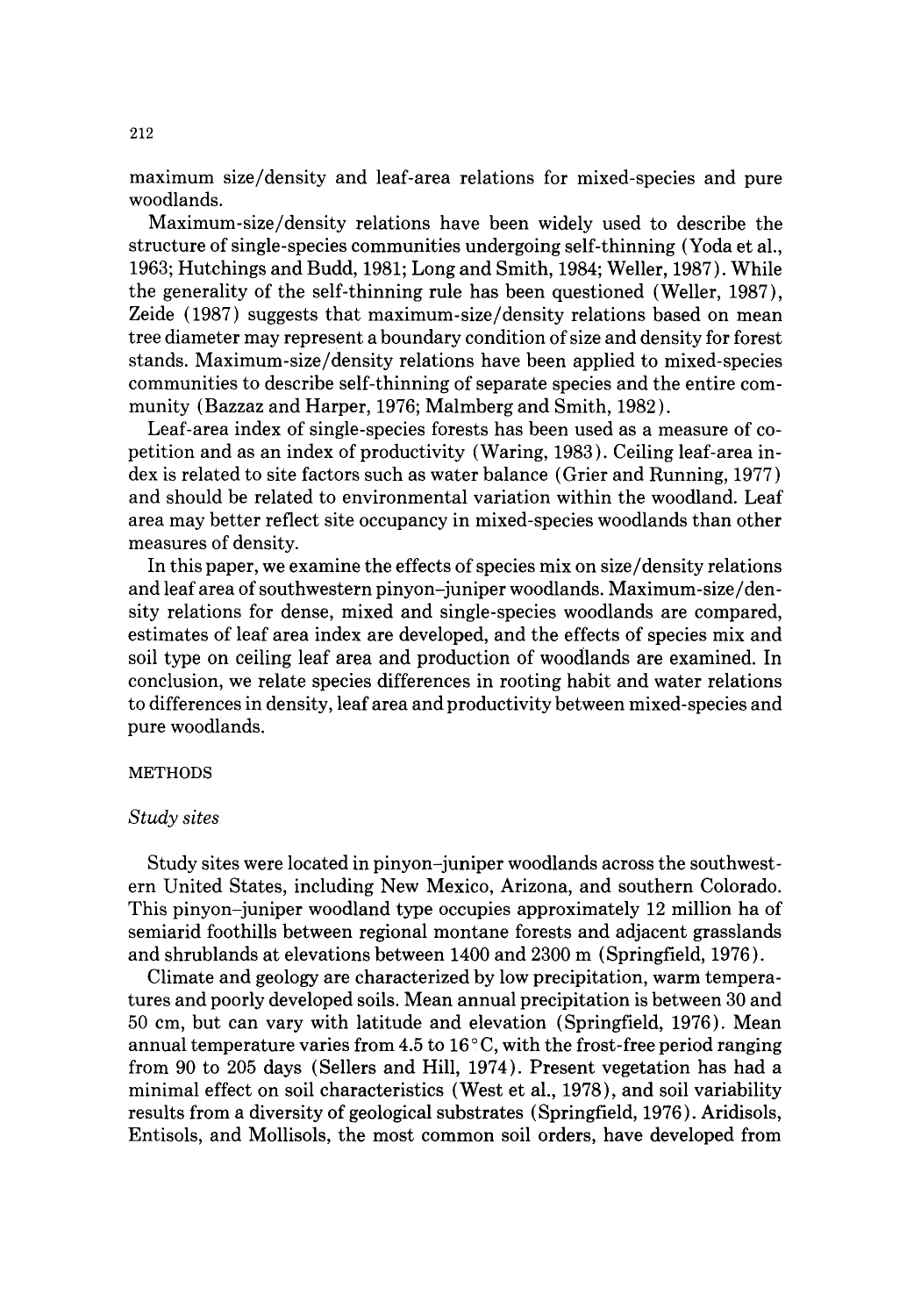sandstone, limestone, shale, basalt, or granite (Springfield, 1976; West et al., 1978).

Vegetation classified as pinyon-juniper is diverse, and individual woodlands may be mixtures of three major pine species and five juniper associates. This study is limited to the principal species within the study area, which are pinyon *(Pinus edulis* Engelm. ), one-seed juniper *(Juniperus monosperma* (Engelm.) Sarg. ) and Utah juniper *(J. osteosperma* (Torr.) Little).

## *Plot technique*

A total of 117 variable-sized, fixed-area, temporary plots were established in undisturbed woodlands. Plots were situated to encompass approximately 30- 40 live and dead pinyon and juniper trees greater than 25 mm in diameter at stump height (15 cm above the root collar; DSH ). Plot size was limited to 0.10 ha in low-density stands. Pure and mixed-species woodlands were sampled across a wide range of site quality, stand density, and species composition.

Soil parent material was determined for each plot, and species, DSH, and total height of each tree were recorded. If a fork occurred below stump height, each stem was measured at stump height, and an equivalent diameter was determined as the square root of the sum of the squared individual stem diameters. Crown and bark characteristics of dead trees were used to estimate whether a tree had died within the last 10 years.

A disk or two cores were removed from each pinyon and juniper tree at stump height, and the heartwood-sapwood transition was marked on all disks and cores. One stem of mean size was sampled for all multiple-stemmed trees. An estimate of sapwood basal area at stump height  $(A_s)$  was obtained by measuring sapwood length on each core or along 4 radii of each disk. In the case of multiple-stemmed trees,  $A_s$  was determined from the total basal area of the equivalent diameter and the ratio of  $A<sub>s</sub>$  to the basal area of the sampled stem.

Current and backdated individual tree volume estimates were determined from volume equations based on DSH, height, and for juniper only, the number of stems at stump height (Clendenen, 1979 ). Ten-year diameter increment was estimated by measuring the last 10 visible annual rings at stump height on each core or along 4 radii on each disk under magnification to  $7\times$  with a Bannister Incremental Measuring Machine (University Model, Fred C. Henson Co., Mission Viejo, CA). False and missing rings may occur in woodland species, especially juniper, and can result in a biased estimate of increment.

Separate disks or cores were taken at the root collar from the two most vigorous pinyons on each site for determination of total age and site index at base age 200 years ( $SI<sub>200</sub>$ ; Smith and Schuler, 1987). If no vigorous pinyons were located within the plot, two pinyons in the adjacent area were sampled for determination of site index.

Projected tree leaf area  $(A_1)$  was sampled on a total of 19 pinyon and 21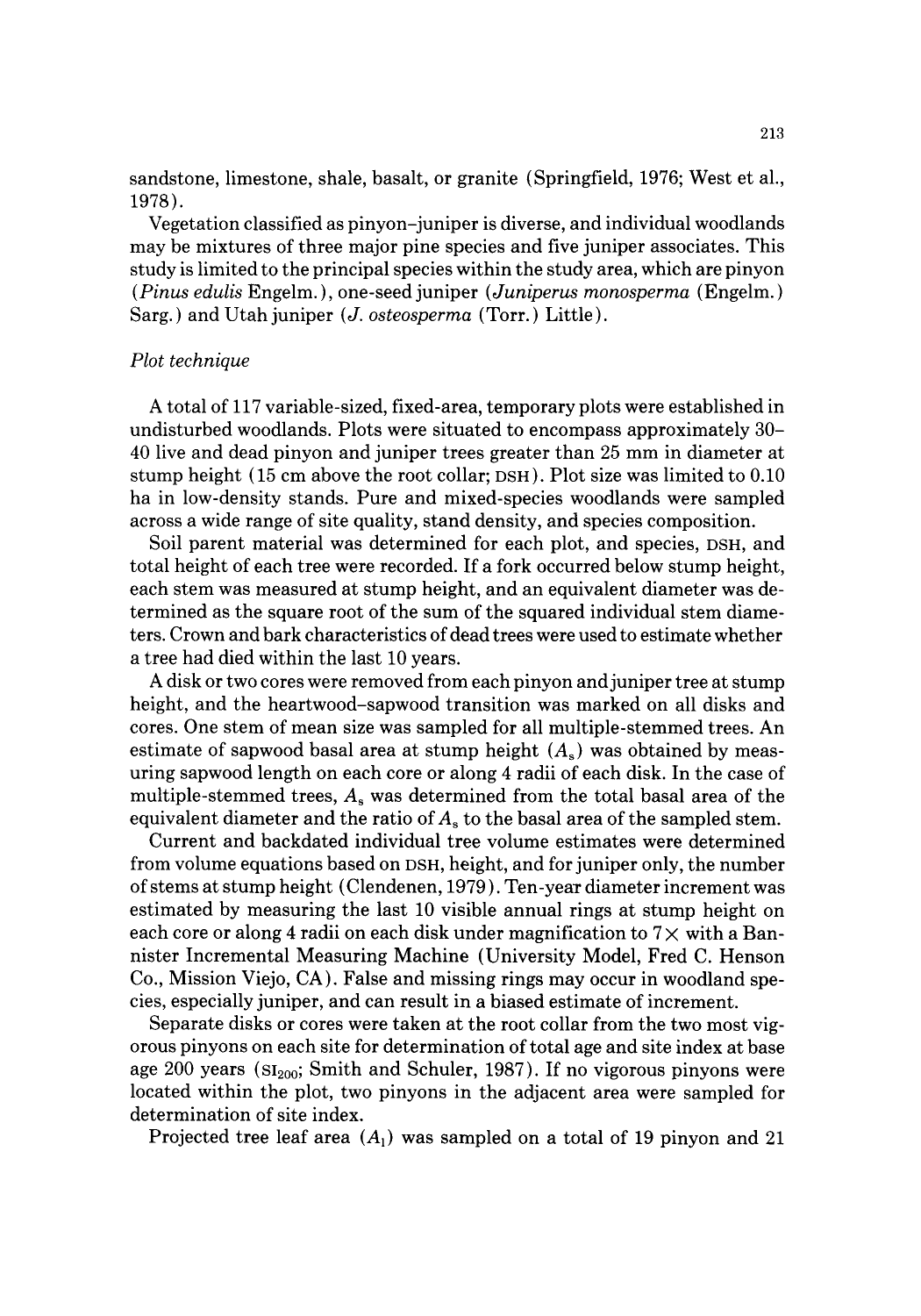juniper trees. Trees were selected to cover the range of tree sizes and physiographic situations represented in the sampled woodlands. Each tree was felled, and the live crown was divided into thirds. Branches from each section of the crown were severed from the main orthotropic stem and weighed to obtain total crown section weight. A representative branch from each crown section was then selected and weighed with the foliage intact. The foliage was then separated from the branch and weighed without any woody material. A subsample from the branch foliage was weighed and measured for projected foliage area using an optical planimeter (LiCor Model No. 3100). Crown section foliage areas were determined from the fresh weights and were summed to obtain total tree projected leaf area. Sapwood cross-sectional area  $(A_s)$  was measured on disks taken at stump height and a relation between  $A_1$  and  $A_s$  was determined.

## *Data analysis*

We selected a subset of dense woodlands where SDI (Reineke, 1933) was above 600 to examine woodland size/density relations. An SDI of 600 was taken as the lower limit to the 'zone of imminent competition-mortality' (Drew and Flewelling, 1978), since woodland mortality was absent or very low at SDI's below 600 but could be substantial at higher SDI's. We fit the model describing maximum size/density relations proposed by Long and Smith { 1984) to data for 45 stands:

$$
\ln D_{\rm q} = \ln K + A \ln N \tag{1}
$$

where: N is number of trees ha<sup>-1</sup>;  $D_{\alpha}$ , quadratic mean DSH (cm); ln, natural logarithm; and A and K, constants.

The coefficient A relating  $\ln D_q$  to  $\ln N$  was tested for significant difference from the expected value of  $-0.625$ . If there was no significant difference, the intercept, ln K, was estimated by fixing a boundary line with a slope of  $-0.625$ along the woodlands of highest SDI'S in a manner similar to that of Drew and Flewelling (1977).

To test for differences between pure stands of pinyon, pure stands of juniper, and mixed stands,  $A$  and  $\ln K$  were estimated for woodlands where pinyon or juniper individually constituted at least 90% of total stand basal area and SDI was greater than 600. *Juniperus monosperma* and *J. osteosperma* were first examined separately and then reexamined collectively. Results were unchanged by combining the data for the two species, so further reference to juniper will designate both juniper species.

# RESULTS

Woodlands sampled in this study represented a wide range in density, size and species mixture typical of the southwestern pinyon/juniper type. Stand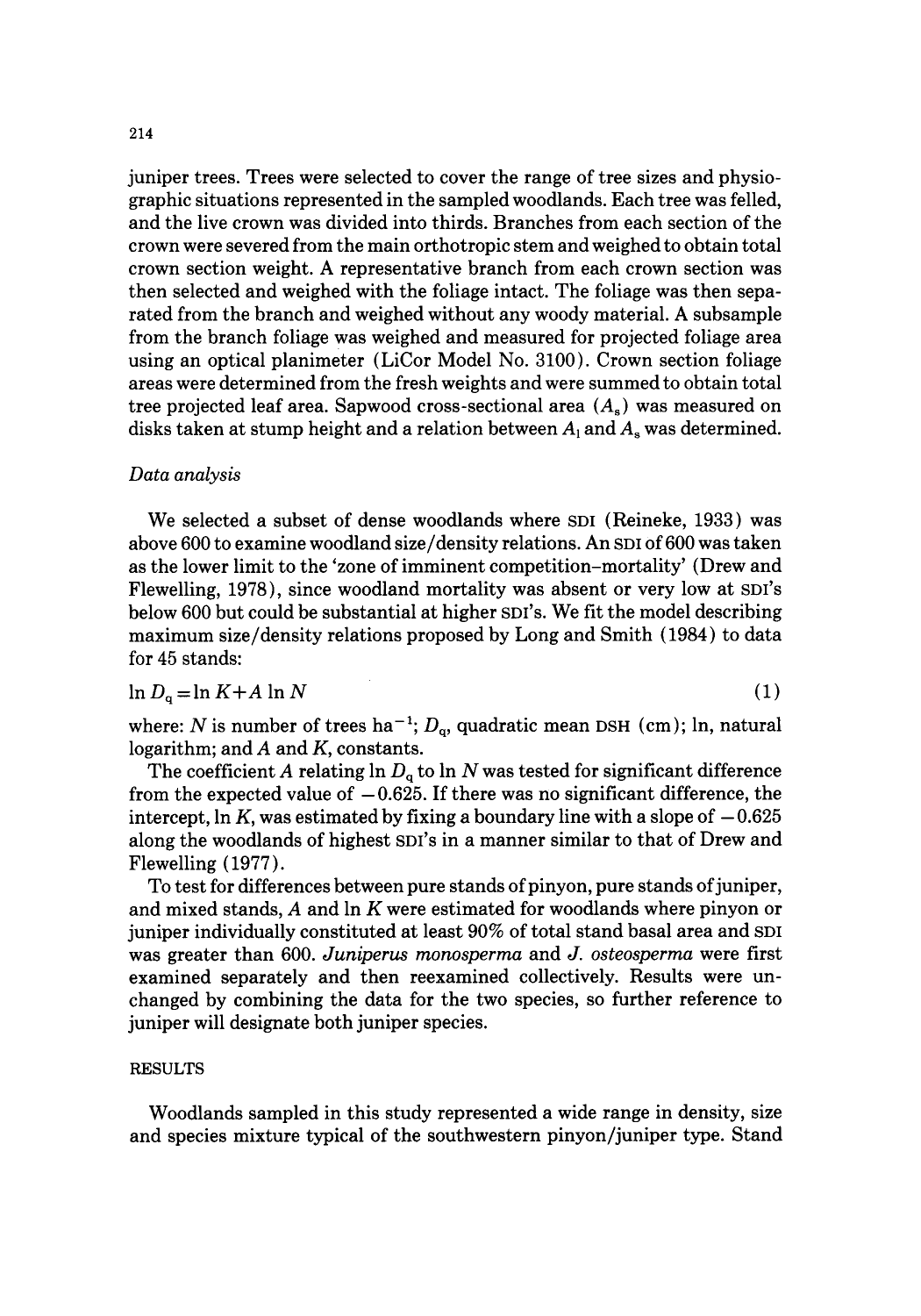Density Index varied from 110 to 1150, number of trees (N) ranged from 200 to 3500 per ha, and quadratic mean DSH  $(D<sub>a</sub>)$  ranged from 10 to 45 cm. Species mix varied from pure pinyon to pure juniper. The most common soils were derived from volcanic or sandstone parent material.

There was no significant difference between the regression coefficient A  $(-0.621$  for mixed stands,  $-0.625$  for pinyon and  $-0.631$  for juniper) relating In  $D_q$  to ln N, and the expected value of  $-0.625$  ( $P < 0.01$ ). The intercept (ln K) for mixed-species woodlands was 7.68, equivalent to an SDI of 1150 (Fig. 1 ). For pure stands of pinyon and pure stands of juniper, the intercept was 7.48, equivalent to an SDI of 870. The highest observed SDI'S of pinyon and juniper in mixed-species woodlands, 699 and 844 respectively, did not exceed the observed maximum SDI of pure stands.

Calculated relationships between  $A_1$  and  $A_n$  were linear for pinyon and juniper trees (Table 1; Fig. 2). Pinyons sampled for  $A_1$  ranged from 2.5 to 29.3 cm DSH and from 1.5 to 8.5 m in height, junipers from 2.5 to 35.9 cm DSH and 1.5-6.5 m in height. The slope of the relation for pinyon  $(0.246 \,\mathrm{m}^2 \,\mathrm{cm}^{-2})$  was three times greater than the slope of the relation for juniper  $(0.084 \text{ m}^2 \text{ cm}^{-2})$ .

Woodland and species leaf-area indexes  $(L)$  were estimated from the relationship between  $A_1$  and  $A_5$  for the same stands used to evaluate size/density relations for pure and mixed-species woodlands. Maximum  $L$  was 1.0 for pure juniper woodlands, 3.5 for pure pinyon woodlands, and 3.6 for mixed-species woodlands. These estimates were apparently unaffected by differences in site



Fig. 1. The maximum-size/density relation for dense, mixed-species, southwestern pinyon/juniper woodlands with the boundary line located at SDI of 1150.

## TABLE 1

Equations describing individual-tree projected leaf area  $(A_i; m^2)$  as a function of sapwood basal area  $(A_s; cm^2)$  at stump height

| Species | Equation                                 | $r^2$ | <b>SE</b> |  |
|---------|------------------------------------------|-------|-----------|--|
| Pinyon  | $A_1 = -3.375 + 0.248$ ( $A_s$ )         | 0.86  | 10.13     |  |
| Juniper | $A_1 = -0.712 + 0.084$ (A <sub>s</sub> ) | 0.95  | 2.21      |  |
|         |                                          |       |           |  |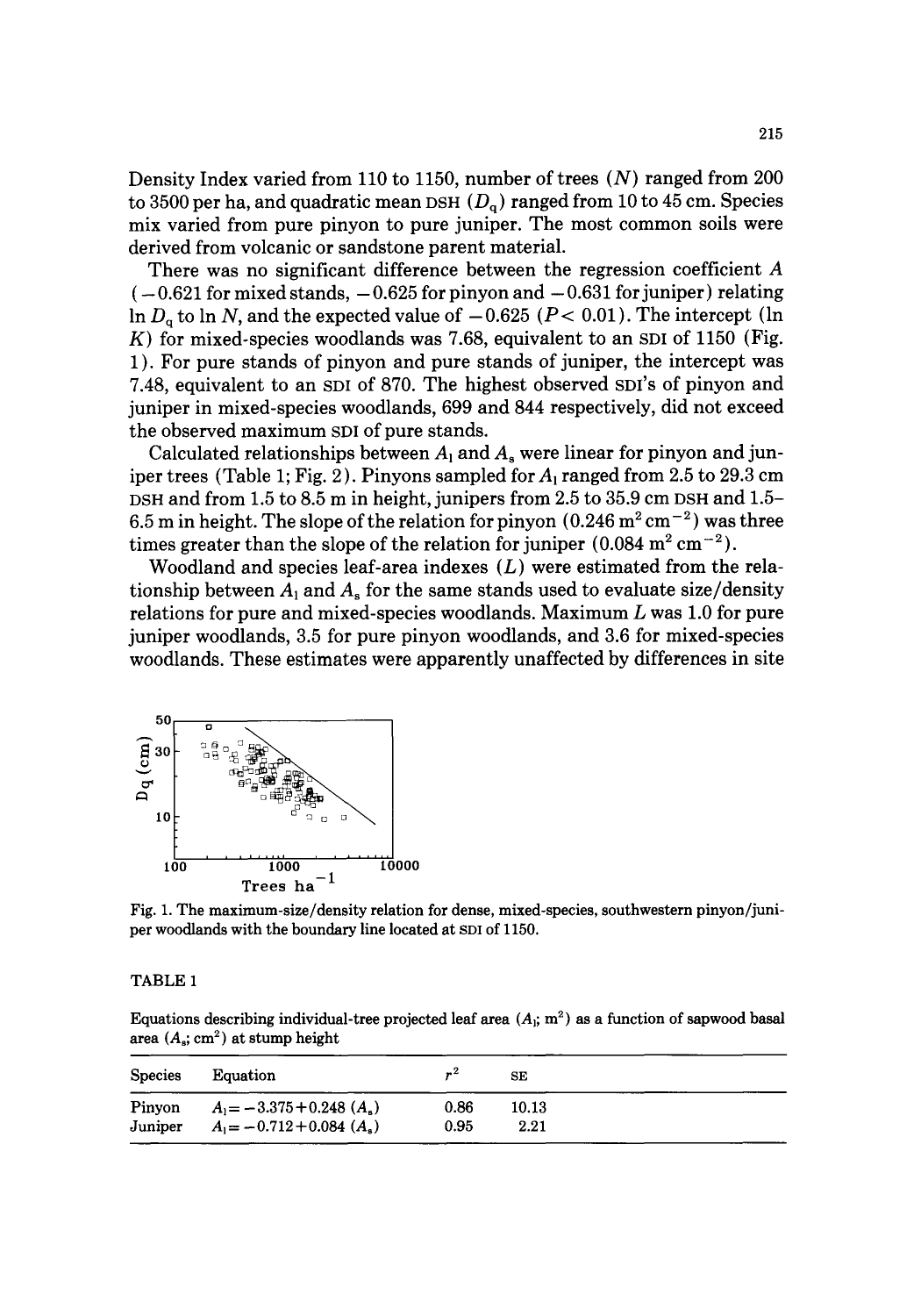

Fig. 2 (left). Individual tree leaf area  $(A_i; m^2)$  as a function of individual tree sapwood area  $(A_i;$ cm 2) **at stump height for pinyon (squares) and juniper (crosses) of southwestern woodlands.** 

Fig. 3 **(right). Leaf area index (L) of pinyon (squares) and juniper (crosses) in relation to species Stand Density** Index (SDI) **for southwestern woodlands.** 

#### TABLE 2

**Equations describing Leaf Area** Index (L) as a **function of Stand Density** Index (SDI) by **species and soil parent material** 

| Soil parent<br>material | Equation           | $\mathbf{r}^2$ | L   |
|-------------------------|--------------------|----------------|-----|
| All                     | $L = 0.0033$ (SDI) | 0.85           | 117 |
| Sandstone               | $L = 0.0031$ (SDI) | 0.87           | 49  |
| Volcanic                | $L = 0.0038$ (SDI) | 0.93           | 37  |
| All                     | $L = 0.0010$ (spi) | 0.69           | 108 |
| Sandstone               | $L = 0.0009$ (SDI) | 0.79           | 46  |
| Volcanic                | $L = 0.0015$ (SDI) | 0.80           | 34  |
|                         |                    |                |     |

quality since there was no apparent linear  $(r^2 = 0.03)$  or nonlinear relationship **between species mixture and site index.** 

**Consideration of separate species within a woodland resulted in significant, linear correlations between species L and species SDI (Fig. 3). Coefficients of determination were 0.85 for pinyon and 0.76 for juniper. The L:SDI ratio of pinyon (0.0033) was roughly three times greater than the L:SDI ratio of juniper (0.0010). Residual variation in the relation between L and SDI was reduced when woodlands of different soil parent material were considered separately (Table 2). The L:SDI ratio was greater on volcanic soils than on sandstone soils for both species.** 

Annual volume increment  $(V_i)$  of each species was related to  $L$  (Table 3). Linear correlations between  $V_i$  and  $L$  were significant for both pinyon  $(P<0.01)$ **and juniper (P < 0.01 ), and the slope of the relation for juniper was about 25 %**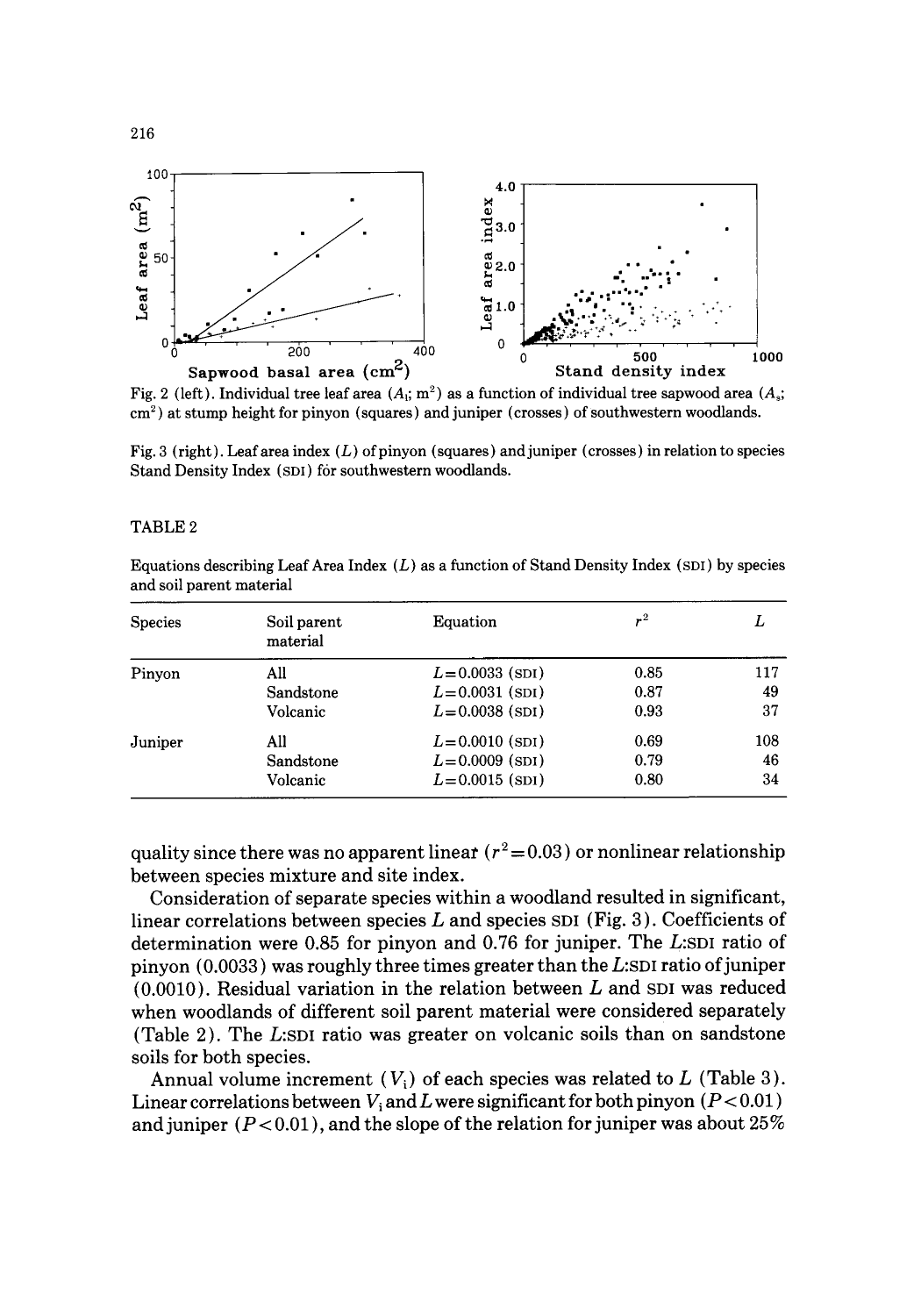#### TABLE 3

Equations describing gross volume increment  $(V_i)$  (m<sup>3</sup> ha<sup>-1</sup> year<sup>-1</sup>) as a function of leaf area index  $(L)$  by species

| Species | Equation                                                                            | $r^2$ | SE <sup>T</sup>  |
|---------|-------------------------------------------------------------------------------------|-------|------------------|
|         | Pinyon $V_i = 0.0294 + 0.2490$ (L) 0.75<br>Juniper $V_1 = 0.0273 + 0.3040$ (L) 0.78 |       | 0.0135<br>0.0152 |

'Standard error of coefficient

greater than for pinyon. Maximum observed pinyon  $V_i$  was  $0.9$  m<sup>3</sup> ha<sup>-1</sup> year<sup>-1</sup>, whereas maximum observed juniper  $V_i$  was 0.4 m<sup>3</sup> ha<sup>-1</sup> year<sup>-1</sup>.

## DISCUSSION

Structure of dense pinyon/juniper woodlands appears to be restricted by a maximum-size/density relation. The slope of the relation for mixed-species woodlands is similar to the slope reported for mesic forest species (Reineke, 1933; Long, 1985 ). Interpretation of the slope of size/density relations is subject to caution since the slope may vary between species and sites when size is expressed as biomass or volume (Weller, 1987; Zeide, 1987). However, Zeide (1987) observed less variability in the slope when size is expressed" as mean diameter, and suggested that this measure of size more accurately reflects canopy dynamics. Existence of a size/density relation in xeric woodlands, where canopy closure is uncommon, suggests that competition for below-ground resources is critical and that full occupancy may occur in the rooting zone.

Lower maximum SDI for pure than for mixed-species woodlands indicates that woodland structure is also related to species mixture. Woodland SDI is apparently limited by either the maximum woodland SDI of 1150 or the maximum species SDI of 870. For a single-species woodland SDI cannot exceed 870; higher SDI's can occur only in mixed-species woodlands. Maximum density has been related to species mixture in a number of forest types (Gingrich, 1967; Stout and Nyland, 1986). Increased maximum SDI for mixed-species woodlands may reflect differences between inter and intra-specific competition in the woodland environment.

The low ceiling woodland  $L$  reflects the xeric nature of the pinyon/juniper woodlands. Observed maximum woodland  $L(3.6)$  is about 15% of that reported for coastal forests of the Pacific Northwest and about 25% of that reported for interior coniferous forests (Gholz, 1982; Pearson et al., 1984). Decreased ceiling leaf area was related to lower site water-balance in a transect of community types from moist coastal forests to xeric juniper woodlands (Grier and Running, 1977). The slope of the relation between  $A_1$  and  $A_s$  for pinyon  $(0.248 \text{ m}^2 \text{ cm}^{-1})$  is similar to that reported for *Pinus ponderosa* (Waring et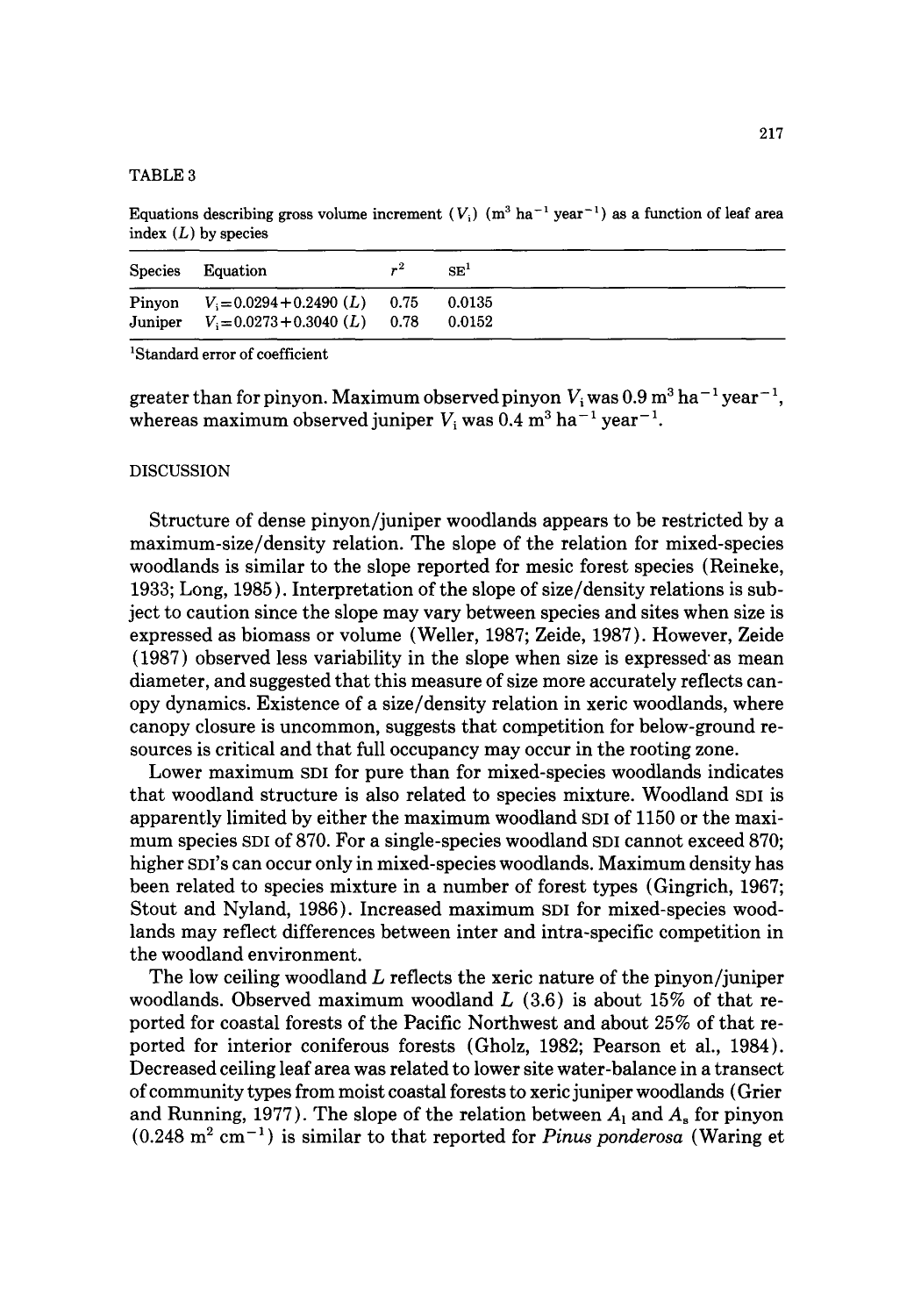al., 1982), and the slope for juniper  $(0.084 \text{ m}^2 \text{ cm}^{-1})$  is one of the lowest reported for a coniferous species. Low ratios of  $A_1$  to  $A_s$  reflect adaptation to xeric climates (Whitehead et al., 1984).

Differences in species mix and soil type also appear to influence ceiling leaf area. A maximum ceiling leaf area of 3.0 for a mixed-species woodland is predicted at  $SDI$  of  $1150$  where pinyon  $SDI$  is  $870$  and juniper  $SDI$  is  $280$  (Table 2). A decrease in the proportion of pinyon for a woodland at maximum SDI results in decreased  $L$  since pinyon supports three times more  $L$  than juniper at the same SDI. At maximum woodland and pinyon SDI, predicted ceiling  $L$  is 3.6 on volcanic soils and 2.6 on sandstone soils. Most soils in semiarid regions have uniformly low nitrogen content (Buol et al., 1980), so fertility may not vary sufficiently to influence the relation between  $L$  and SDI. Higher soil waterholding capacity for volcanic soils than for sandstone soils may then be responsible for higher ceiling L.

The linear relations between  $V_i$  and L are consistent with the low ceiling L for woodlands. In mesic forests, the relationship between L and  $V_i$  is nonlinear, and production is independent of  $L$ 's in excess of 6.0 (Waring, 1983). Since ceiling  $L$  for mixed-species woodlands is considerably less than 6, a linear relation would be expected. Differences in the relationships between  $V_i$  and  $L$ for pinyon and juniper must be interpreted with caution because of the possibility of missing or false annual rings in both woodland species. However, the higher slope for juniper is consistent with observations that juniper has a greater seasonal leaf carbon gain per unit of photosynthetic tissue than pinyon over the range of possible leaf water potentials (Barnes and Cunningham, 1987 ).

We suggest that differences in maximum-size/density relations and leafarea development between pure and mixed-species woodlands may be a result of species niche specialization. In xeric environments, species variation in root foraging strategies may result in use of separate water resources (Harper, 1977). Depth of potential rooting zones of pinyon and juniper are substantially different. Pinyon roots may reach soil depths of 6 m, whereas juniper roots have been found farther below the soil surface (Foxx and Tierney, 1987). As a result, juniper may be able to avoid water stress by accessing a separate and larger soil-moisture reservoir than pinyon. Hence, competition between pinyon and juniper for the available soil water may be less than the intraspecific competition among individuals of the same species. Also, differences in drought tolerances between the two species have been noted. Photosynthetic activity in pinyon decreases to zero at significantly higher leaf water potentials than in juniper (Barnes and Cunningham, 1987), which allows juniper to actively utilize the site while pinyon photosynthesis is restricted. We believe that these differences in rooting habit and response to drought are responsible for higher size/density relations, greater woodland leaf area, and consequently, higher productivity in mixed-species than in pure woodlands.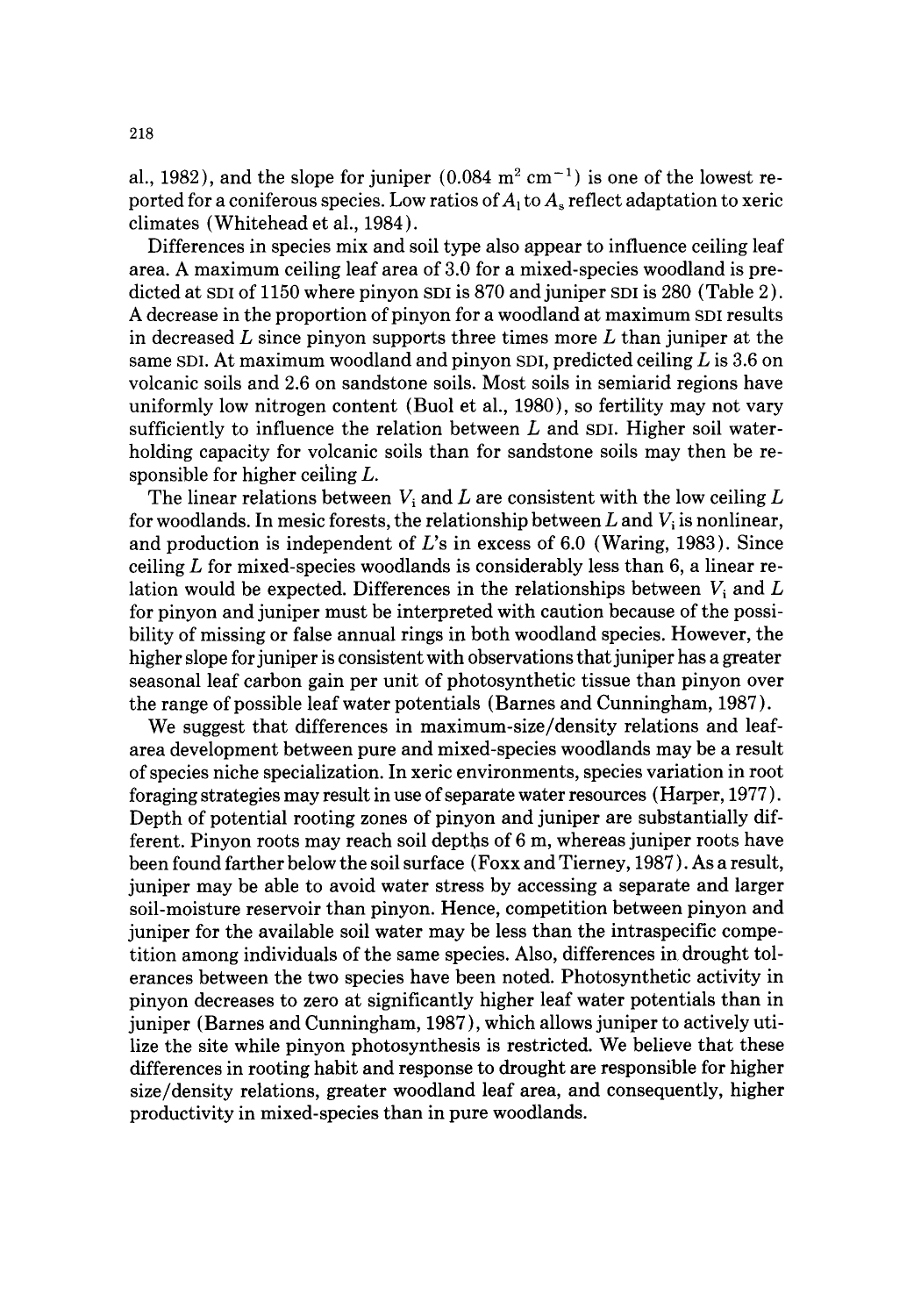#### ACKNOWLEDGEMENTS

This work was partially supported by Contract No. 28-K3-303 from the USDA Forest Service Rocky Mountain Experiment Station, by the Albuquerque Area Office of the USDI Bureau of Indian Affairs, and by McIntire-Stennis Project No. COLO0540.

#### REFERENCES

- Barnes, F.J. and Cunningham, G.L., 1987. Plant water relations in ecotonal areas of pinyonjuniper and semi-arid shrub ecosystems. In: R. Everett (Editor), Proc. Pinyon-Juniper Conf., 13-16 January 1986, Reno, NV, USA. USDA Forest Service, Intermountain Station, Ogden, UT, pp. 406-411.
- Bazzaz, F.A. and Harper, J.L., 1976. Relationship between plant weight and numbers in mixed populations of *Sinapsis alba* (L.) Rabenh. and *Lepidium sativum* L. J. Appl. Ecol., 13: 211- 216.
- Buol, S.W., Hole, F.D. and McCracken, R.J., 1980. Soil Genesis and Classification. Iowa State Univ. Press, Ames, 406 pp.
- Clendenen, G.W., 1979. Gross cubic volume equations for pinyon and juniper trees in northern New Mexico. USDA For. Serv. Res. Pap., INT-228, 21 pp.
- Drew, T.J. and Flewelling, J.W., 1977. Some recent Japanese theories of yield-density relationships and their application to Monterey pine plantations. For. Sci., 22: 516-534.
- Foxx, S.T. and Tierney, G.D., 1987. Successional changes in community structure of pinyonjuniper woodlands of north-central Arizona. In: R. Everett {Editor), Proc. Pinyon-Juniper Conf., 13-16 January 1986, Reno, NV, USA. USDA Forest Service, Intermountain Station, Ogden, UT, pp.69-79.
- Gholz, H.L., 1982. Environmental limits on aboveground net primary production, leaf area, and biomass in vegetation zones of the Pacific Northwest. Ecology, 63: 469-481.
- Gingrich, S.F., 1967. Measuring and evaluating stand density in upland hardwood forests in the Central States. For. Sci., 13: 38-53.
- Grier, C.C. and Running, S.W., 1977. Leaf area of mature northwestern coniferous forests: Relation to site water balance. Ecology, 58: 893-899.
- Harper, J.L., 1977. Population Biology of Plants. Academic Press, London, 892 pp.
- Hutchings, M.J. and Budd, C.S.J., 1981. Plant competition and its course through time. Bioscience, 3: 640-645.
- Long, J.N., 1985. A practical approach to density management. For. Chron., 61: 23-27.
- Long, J.N. and Smith, F.W., 1984. Relation between size and density in developing stands: a description and possible mechanisms. For. Ecol. Manage., 7: 191-206.
- Malmberg, C. and Smith, H., 1982. Relationship between plant weight and density in mixed populations of *Medicago sativa* and *Tri[olium pratense.* Oikos, 38: 365-368.
- Pearson, J.A., Fahey, T.J. and Knight, D.H., 1984. Biomass and leaf area in contrasting lodgepole pine forests. Can. J. For. Res., 14: 259-265.
- Reineke, L.H., 1933. Perfecting a stand-density index for even-aged forests. J. Agric. Res., 46: 627-638.
- Sellers, W.D. and Hill, R.H., 1974. Arizona climate 1931-1972 (second edition). Univ. Arizona Press, Tucson, 616 pp.
- Smith, F.W. and Schuler, T.M., 1987. Assessment of site quality in pinyon-juniper woodlands.